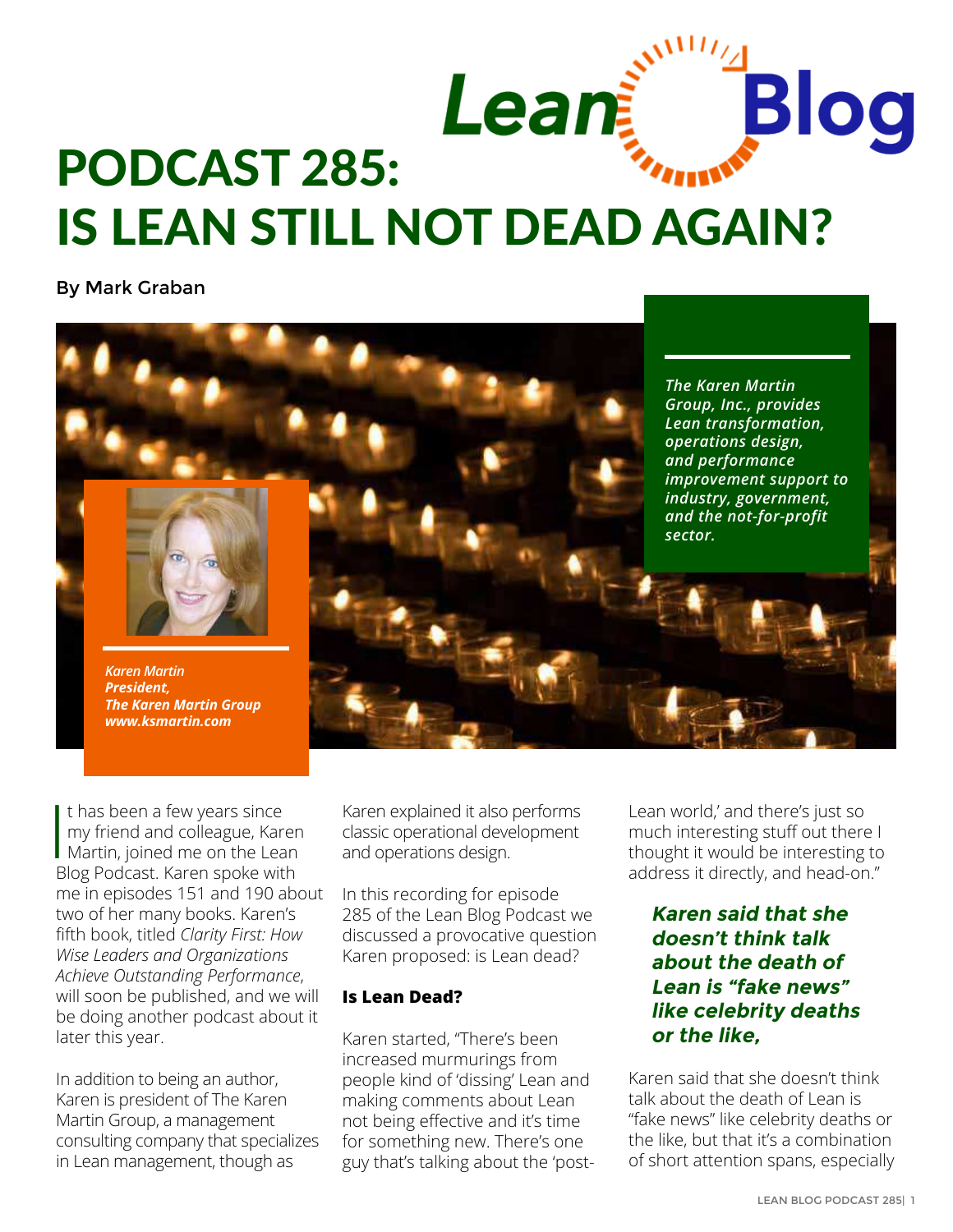in business, and that people aren't experiencing tremendous results from Lean and are concluding that it doesn't work rather than continuing with their efforts.

There are many instances where "people falsely or prematurely conclude didn't work. We live in a world where experimentation is the center of what we do to help organizations, so experimentation is very good. But, what I do see a lot, and this is even just projects that companies attempt, classic project management, they're just not well executed and so they don't get good results. They conclude it's the methodology versus it being the way that they approached it," Karen said. "You have to do things the 'right way' or at least a smart adaptation way, in order for you to expect to get the results that something promises to give and Lean promises to give a lot."

**"If you're in the merger and acquisition mindset, or you're looking to just be the darling of Wall Street, or whatever, it's just impossible to have that long-term thinking. It flies in the face of long term thinking."**

Even regarding planning, Karen agreed with me that while making decisions based on the longterm perspective, even at the expense of the short term, is a core principle of Lean thought, it often isn't a priority in most organizations. She thinks part of the problem is the time in which we're living and, though she thinks a lot of it is Wall Street driven, she also sees it in non-profits.

"I see all the time, people having a quarterly or annual timeframe for where they're looking. That does fly in the face of making good investments and good decisions that are longer-term, results oriented."

Karen currently has one client that is starting to apply Lean hoping for the opposite type of results than most organizations that undertake Lean.

"We actually are working with a client right now that is not looking for business results. It's the first client ever that we've had that isn't looking for anything financial, at all, to come out of it. He's looking 100 percent for people development, problem solving capability development. He believes very much, as do we, that business results will come when you get people engaged deeply and solving problems on a daily basis, and all of those things," Karen said.

"The only caveat I would say to that very unusual kind of CEO he's the CEO and Chairman of the Board by the way—the unusual place that he's at is that I do think that they sometimes think that everything's going to be magical for them without looking at big, strategic, innovative, grand-slam kinds of decisions that are part of what any business should be doing, not exclusively by any means, but there needs to be a balance between that little incremental improvement and development that you get from focusing on people, and some business needs that are a big and really require some major re-hauling."

Viewing Lean as a very comprehensive, both broad and deep, management methodology to get exceptional performance in all areas, Karen also warned that

it's not a simple fix and multiple dimensions are needed to achieve full results. She outlines these dimensions as:

- People development: the people who do the work are viewed as the experts about that work and they're actively engaged in improving the work on a regular basis.
- Strategic positioning: how an organization is presenting itself in the marketplace, what kinds of products it provides, and what need is filled by those products, as well as knowing what the customer really values and wants.
	- Process design and facilities design: the technical part of Lean, which is often the first part of Lean seen by organizations.
	- Management practices: the way leaders lead, including the notion of going to the Gemba, getting to know the needs of employees and customers.
	- Measurement: keeping the right scorecard and defining winning in a way that's important for the organization, the people within it, and for its customers.

### **Lean Reading**

"Unfortunately, there hasn't been a single book, and it would be a tome if one was written, that really touches on all these elements that make Lean so wickedly effective," Karen said. "It's a very complex management system with a lot of different layers; I think the world is crying for a quick read that executives could really grasp at least the elements of what makes Lean Lean, and why it's so effective, that does list all these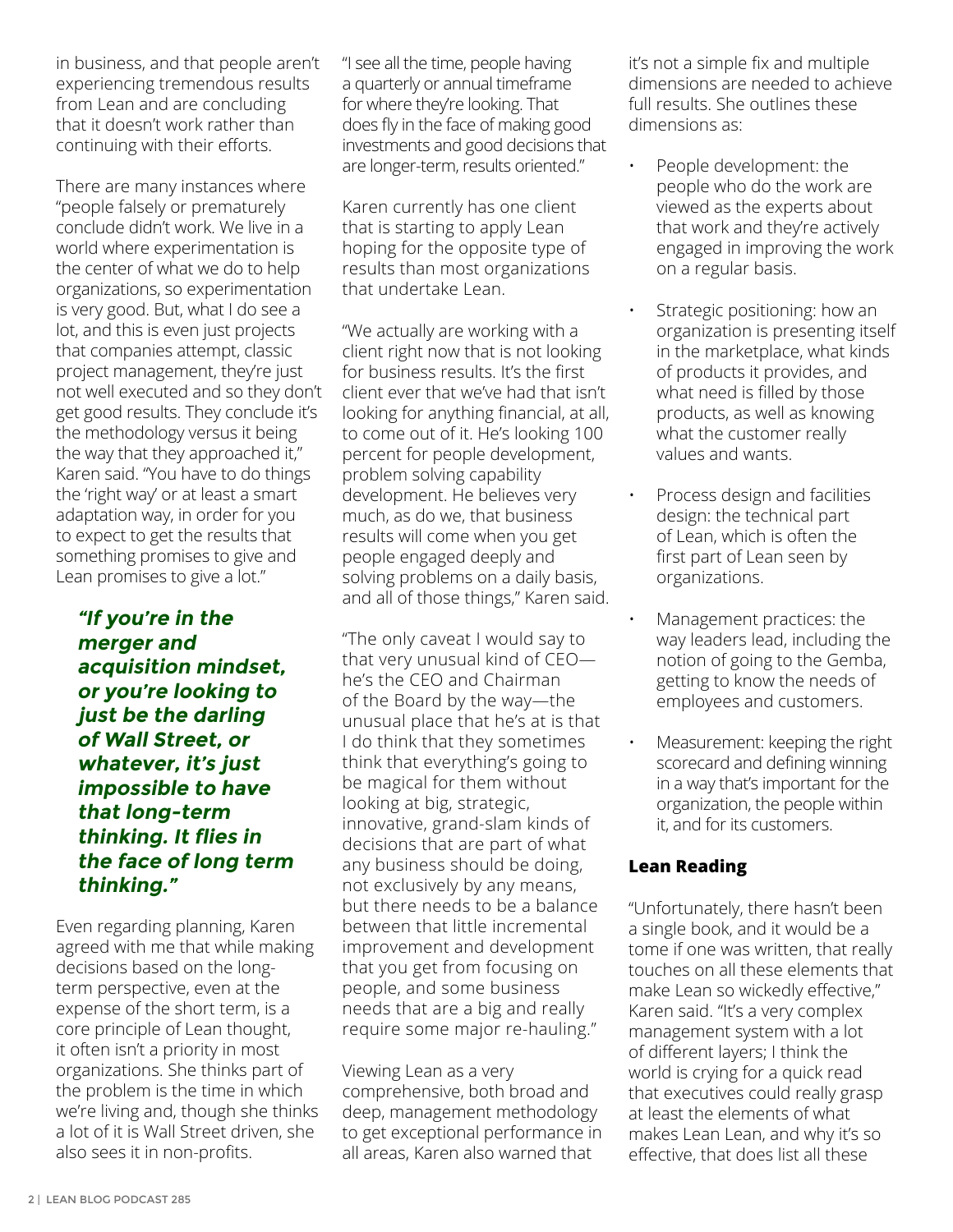different areas. But you have to be an insatiable learner."

Karen still recommends [Jeff Liker's](http://amzn.to/2vRSoaY)  book *[The Toyota Way](http://amzn.to/2vRSoaY)* to people, but adds the caveat that it's a thick book and so maybe not a book for CEOs, unless they're really into process design, operational maturity, and organizational maturity.

Karen also surprised me by explaining that she often [my book](http://amzn.to/2hWPKel)  *[Lean Hospitals](http://amzn.to/2hWPKel)* to non-healthcare clients because it's a much quicker read and a thorough view of Lean.

A newly published book that Karen recommended was *[The](http://amzn.to/2vS3o81)  [Toyota Engagement Equation: How](http://amzn.to/2vS3o81)  [to Understand and Implement](http://amzn.to/2vS3o81)  [Continuous Improvement Thinking in](http://amzn.to/2vS3o81)  [Any Organization](http://amzn.to/2vS3o81)* by Tracey and Ernie Richardson, which Karen described as phenomenal (and I agree).

Currently Karen is reading the Shingo Award-winning book *[The](http://amzn.to/2vS4lNC)  [Toyota Way to Service Excellence:](http://amzn.to/2vS4lNC)  [Lean Transformation in Service](http://amzn.to/2vS4lNC)  [Organizations](http://amzn.to/2vS4lNC)*, by Karyn Ross and Jeff Liker.

Karen and I also talked quite a bit about *[Lean Thinking](http://amzn.to/2hW8x9k)* by James [P. Womack and Daniel T. Jones,](http://amzn.to/2hW8x9k) which imparts knowledge based on the Toyota (Lean) model.

"Lean Thinking is a wonderful book for someone to really

understand what Lean thinking is about," Karen said. "I hear people saying 'enough with the Toyota,' but you know what, they are still the organization to study. When it comes to what an organization can do to truly achieve excellence, they're still my go-to company."

**"It's a very complex management system with a lot of different layers; I think the world is crying for a quick read that executives could really grasp at least the elements of what makes Lean Lean, and why it's so effective."**

### **Learning Versus Copying**

There is of course a difference between learning enough from Toyota so can then carry forward through their own thinking and experimentation, versus copying them.

"What we definitely don't want to do, which many organizations have attempted, is to try to copy Toyota," Karen said. "This is why I get very worried about benchmarking; we took a client recently to another fairly mature, Lean organization and

we kept preaching, 'you're not going to come back and copy things, you're just going to look at what they're doing and look at why they're doing it, and ask questions, and learn about the thinking behind it and then come back and look at your environment and figure out what you need to be doing and what problems you need to solve and all this stuff, and bam, copy, copy, copy."

Companies looking for a quick fix won't find Lean to be exactly what they're looking for, but it may be what they truly need.

"When it comes to results, so I want to be very clear on this, we definitely work with a lot of clients that have significant financial pressure and they need to get better financial results, and we use Lean management to achieve that. So just saying that, now the way we achieve it isn't through layoffs, it isn't through rapid cost cutting and ridiculous things, it's a very methodical, well-thought-out, waste elimination focused way to get financial results. But there are companies that are bleeding financially and have to quickly turn things around or they will be in dire straits," Karen said. "Or in the case of healthcare, they're not able to sustain the losses, the small



# **Subscribe to the Podcast!** www.LeanCast.org



Listen on Google

Subscribe on

Play Music